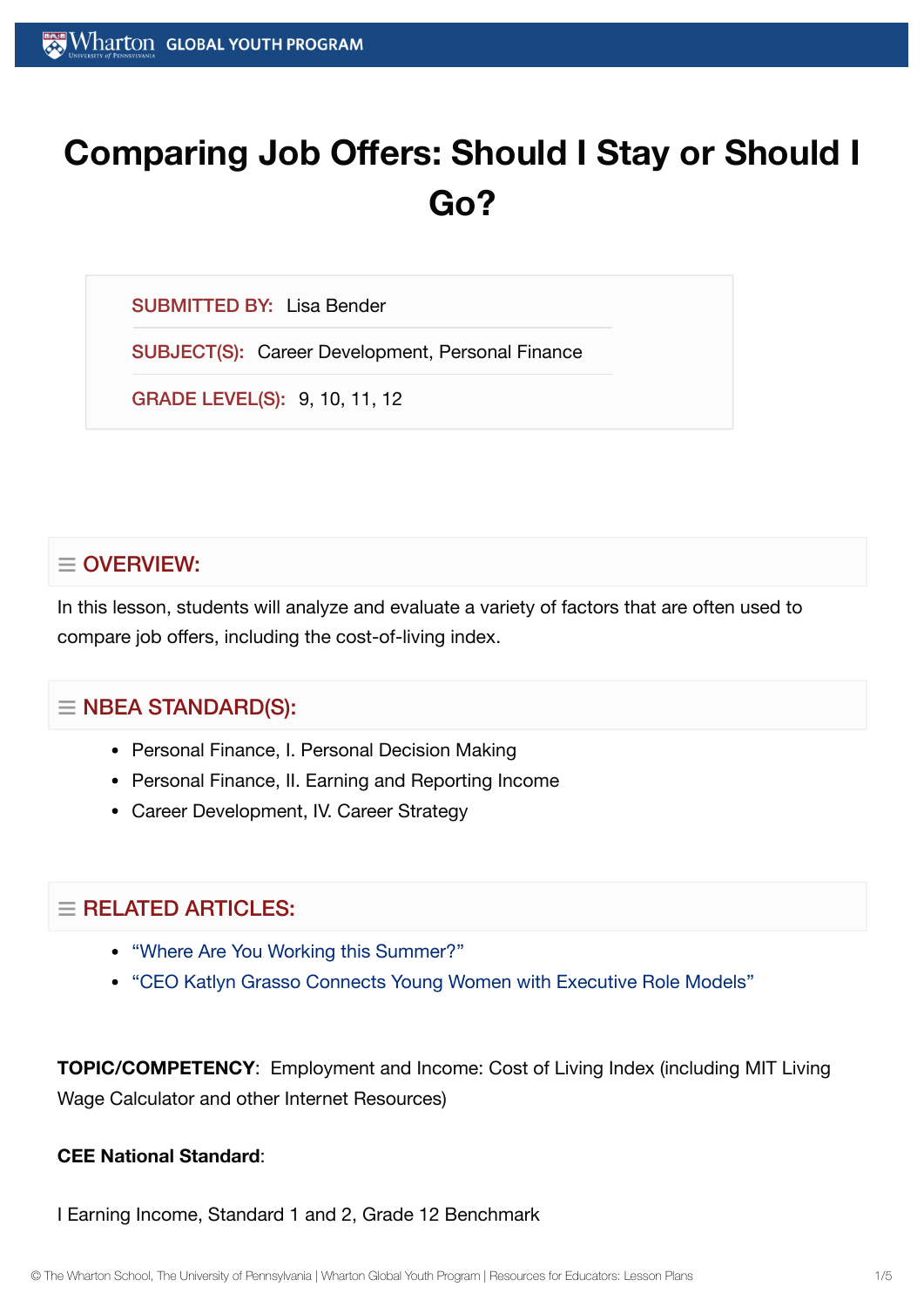#### **Jump\$tart National Standard**:

Employment & Income, Standard 2. E: Calculate the future income needed to maintain a current standard of living Grade 12 Benchmark

#### **Common Core State Standard**:

CCSS.ELA-LITERACY.W.9-10.6

CCSS.ELA-LITERACY.W.910.7

**LESSON TITLE**: "Should I Stay or Should I Go?"

**CONTENT STATEMENT:** Statistics from our U.S economy in the 21<sup>st</sup> Century suggest that we have definitely moved on from a workplace where people chose to stay with one employer for 30+ years to one that is much more transitional. According to a study from the U.S. Census Bureau, nearly 20 percent of Americans who moved between 2012 and 2013 did so for a job.

**LEARNING OBJECTIVE**: Analyze and evaluate a variety of factors that are often used to compare job offers

**ESTIMATED TIME**: 50 minutes classtime; 50+/- minute assessment at home

**MATERIALS NEEDED**: Internet access for instructor and students; Projector; [Guided](https://globalyouth.wharton.upenn.edu/wp-content/uploads/2015/10/Guided_Notes_Wksheet.pdf) Notes worksheet for this lesson; [Assessment](https://globalyouth.wharton.upenn.edu/wp-content/uploads/2015/10/Job_Offer_Assessment.pdf) Instructions for the student

**KEY VOCABULARY/TERMS**: [Consumer](https://globalyouth.wharton.upenn.edu/glossary/consumer-price-index/) Price Index; Cost of Living Index; Lateral Move

**WHY THIS MATTERS TO YOU NOW:** As you prepare to enter the job market in the next few years, consider this statistic: Millennials (people ages 18-34) on average change jobs every 3-4 years. Being able to compare job offers accurately is a critical skill and one that you would be wise to learn early in your life.

#### **Activities: 5 minutes.**

Motivational hook / activity – Create interest in the material; Answer the question: "Why do I need or want to learn this material?"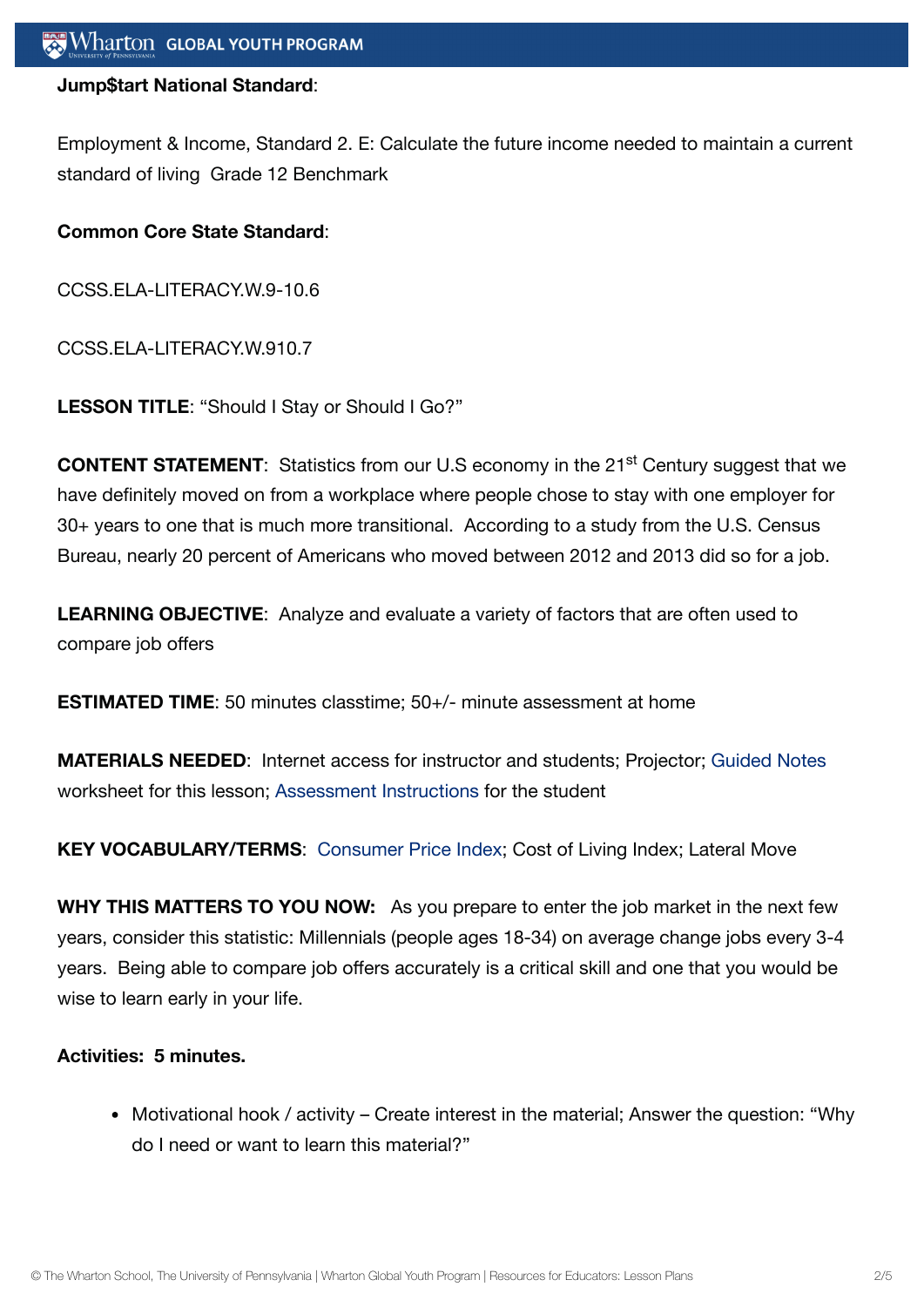## Wharton GLOBAL YOUTH PROGRAM

To spark interest in this topic, have students play the game "Quizizz." [www.quizizz.com](http://www.quizizz.com/) is the website if you want to search for the public quizziz on this topic. OR the instructor can find this game directly at **<http://tinyurl.com/nfsm2k>**

- Students will need access to a personal device such as a cell phone or a tablet or a PC computer/laptop to play.
	- The instructor will need to begin the Quizizz by getting a "join code" and then launch the game. Students will enter the join code on their device after they have logged on to [www.quizizz.com](http://www.quizizz.com/) and add their name before you can start the game.
	- The public name for the Quizziz directly related to this lesson is "Income & Employment – Job Offers"
	- There are 6 questions for this "hook" activity to start your class

Quizziz allows students to play the game at their own speed, and then see how they placed amongst their peers at the end of the game.

#### **Comprehension** – **15 minutes**

- Lecture and Discussion about Income & Employment, Benefits, and Cost of Living Index.
- Students will complete Guided Notes See worksheet that accompanies this lesson
- Important topics to cover in L&D include:
	- Ways people get paid: wages, salary, benefit packages, bonuses
	- Typical employee benefits may include: health insurance, sick leave, paid vacation days, life insurance, overtime pay if wage earner
	- Additional employee benefits that a company may choose to provide: Flex-Time Work Schedule, gym membership discounts, on-site daycare, retirement savings match, etc…
	- Cost of Living definition: CoLI is often defined as the average cost to purchase basic necessities such as housing, food, etc…
	- How is CoLI expressed as a number? 100 is the baseline number for an average cost of living in the U.S. If CoLI figures found on a reliable website show a city/county/state with an overall CoLI number over 100, then that location is said to cost more to live there (i.e. Boston,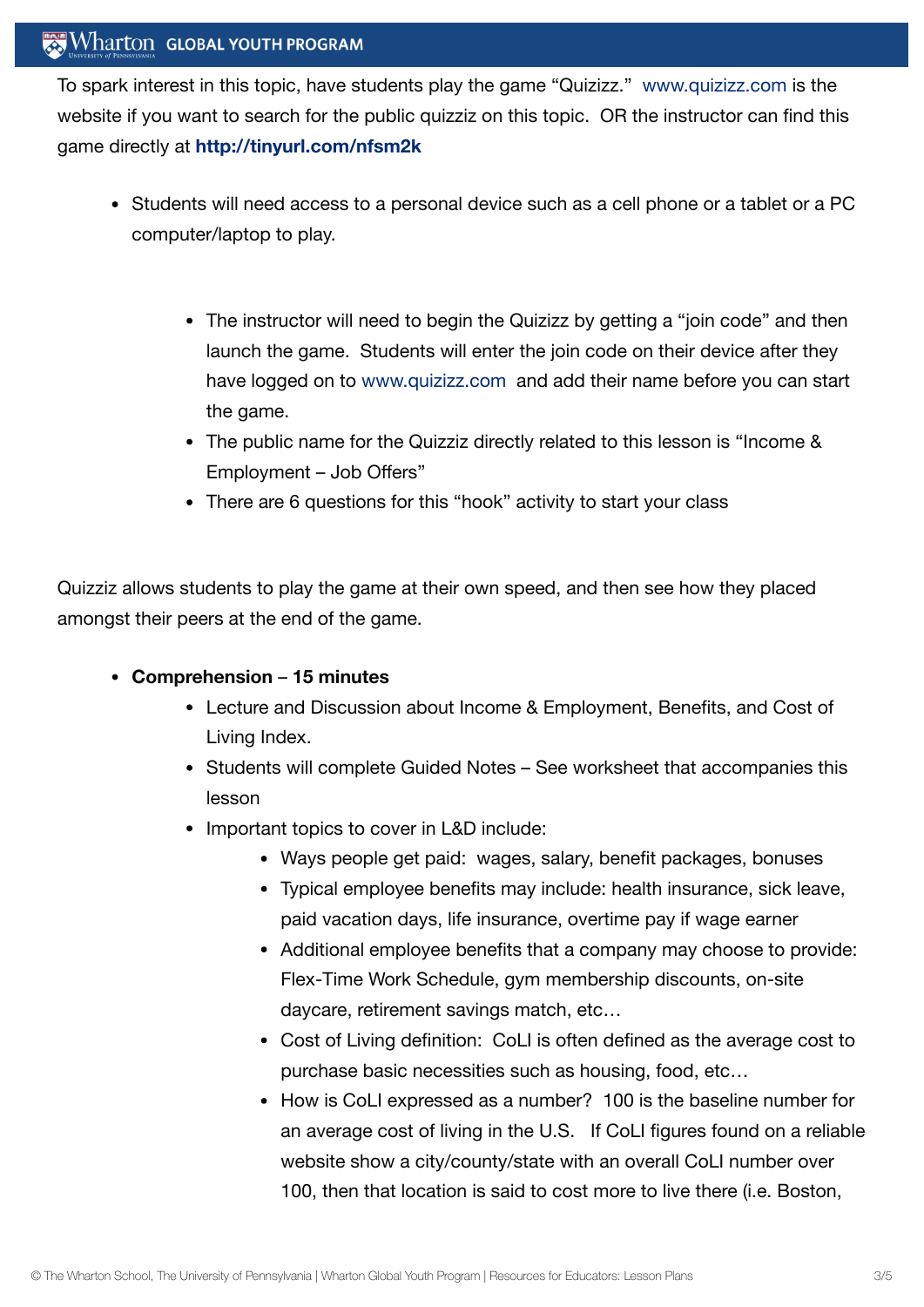MA has a CoLI of 163, which means it costs 63% higher overall to live there).

- What are other factors besides income and benefits could an individual consider if comparing two job offers? Location, distance from family, quality of school system, crime rate for area, seasonal temperatures/weather, etc…
- What resources are available to compere the Cost of Living Index for a current place of residence (city, county) and Cost of Living Index for new place of residence (city, county)? Have students write these URL addresses in their Guided Notes – they will use them later.
	- 1. MIT Living Wage [Calculator](http://livingwage.mit.edu/) , <http://livingwage.mit.edu/>
	- 2. CNN Cost of Living [Calculator](http://money.cnn.com/calculator/pf/cost-of-living/) <http://money.cnn.com/calculator/pf/cost-of-living/>
	- 3. [Sperling's Best](http://www.bestplaces.net/find/) Places in U.S. <http://www.bestplaces.net/find/>

#### **• Practicing** – **10 minutes**

Activities for students to practice what they are learning – 15 minutes

- Each student should have access to a computer (Or a teacher can demonstrate in a one-computer classroom with a projector if necessary)
- Instruct students to use their Guided Notes and visit each of the three websites recommended as resources to compare job offers.
- Provide time and guidance for students to become familiar with how to navigate each site and what types of information each site offers.
- 
- **Assessment 15 minutes**+ Begin in a computer lab and complete at home
	- Create a ThingLink Web 2.0 product that shows how you have compared two different job offers
	- Thinglink is a FREE Web 2.0 Tool that can be used on a Tablet or PC computing device. It requires one main picture (we suggest using any Map of the U.S. for this lesson).
	- The instructor should create a Free Thinglink account that all students will use. You may use your school email address to sign up and register a "safe"